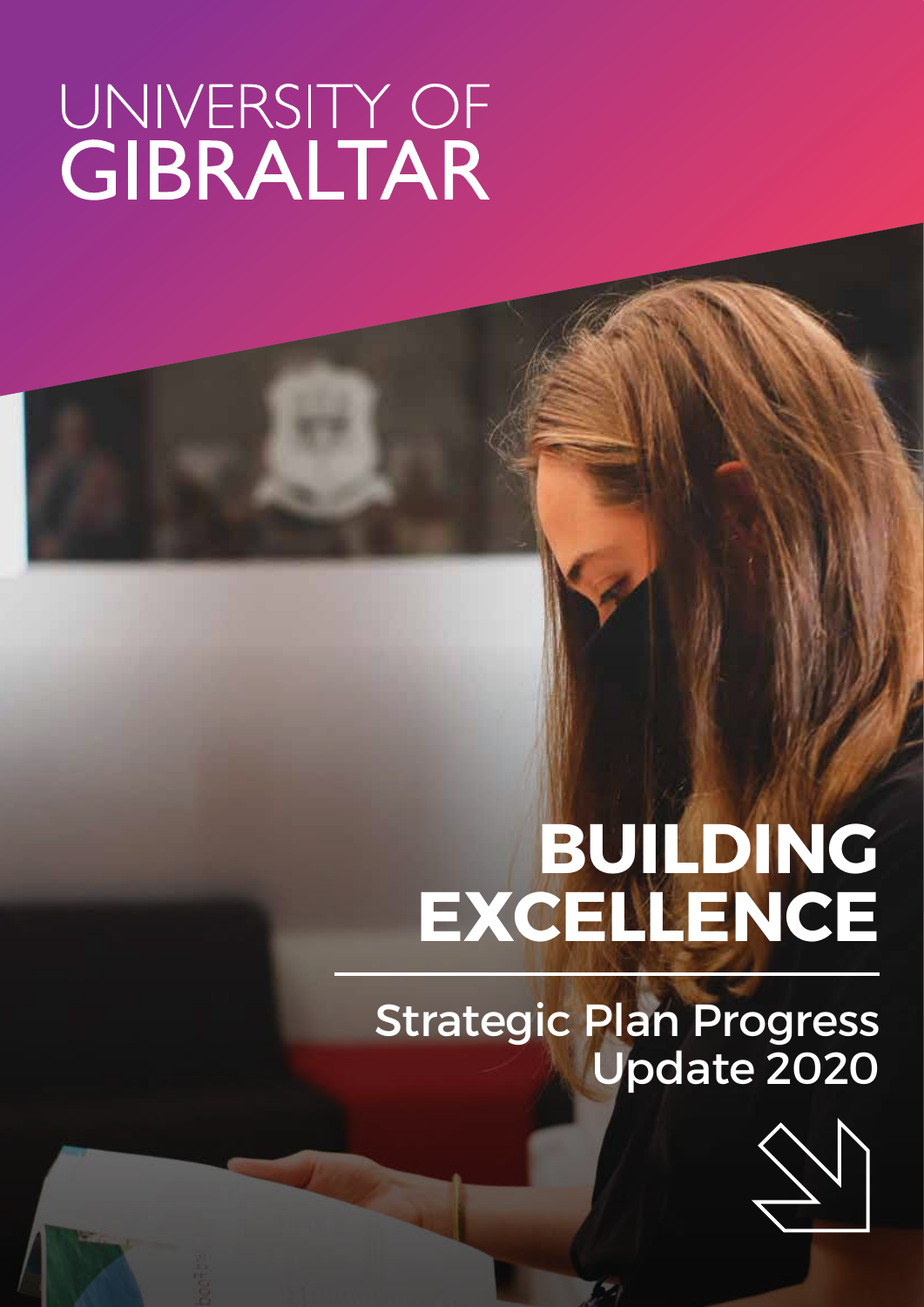

#### **Academic Year Ending 2020: Executive Summary of Progress**

The current strategic plan of the University of Gibraltar ('UoG' or the 'University') covers the period 2019-2022, its overarching theme is building excellence.

Developed with the involvement of internal and external stakeholders such as students, staff (teaching, administrative and management), associates, Academic Board and its sub-committees, Key Advisory Groups and the University Board of Governors, the strategic plan comprises six strategic priorities (curriculum portfolio, research and research education, learning, campus, student support, corporate governance).

Each strategic priority is sub-divided into several strategic goals, with corresponding measures in the form of key performance indicators ('KPIs') and annual milestones to enable monitoring and

reporting of progress made towards the University 2022 vision of an institution of excellence in teaching, learning and research.

Commitment to the strategic plan is collective; the entire University is responsible for its delivery and achievement. The following provides an executive summary of progress made during the second year of UoG's 2019-2022 strategic plan, based on achievement of milestones set for the academic year ending 2020 (1 August 2019 to 31 July 2020).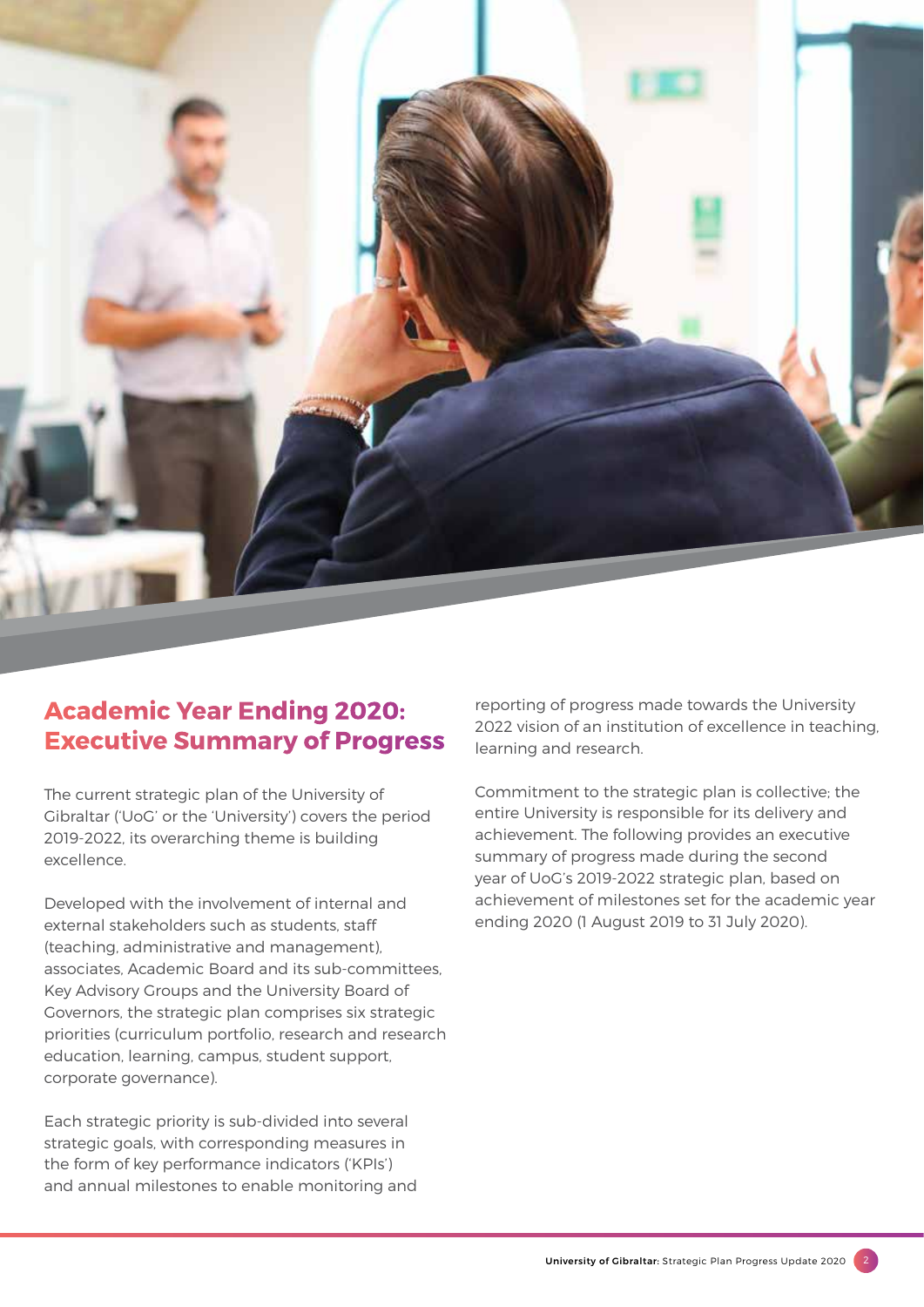



#### **Strategic Priority One: Curriculum Portfolio**

To assist the University to achieve mission-aligned, curriculum growth by 2022, the UoG strategic plan ('the Plan') provides three strategic goals with accompanying measures and targets. These are a) increase provision of taught degrees; b) increase provision of professional qualifications and continuing professional development courses; and c) provide quality assured taught and research degrees.

For the academic year ending 31 July 2020 ('AYE 2020'), ten milestones were set to progress achievement of curriculum goals and targets. These included successfully establish a postgraduate degree in business (MBA), a postgraduate degree in education (PGCE), an English language course for international students (intensive pre-sessional course), and a new professional qualification course (Professional Certificate of Competence in Blockchain); successfully establish a new exam centre (ICAEW); implement the UoG Quality Handbook across all academic programmes, and successfully complete an initial visit by the UK Quality Assurance Agency (QAA).

As indicated in Table 1 below, the University achieved an average of 98% of its set milestones for this academic year. Notably, all milestones related to providing quality assured taught and research degrees were 100% completed. As such, the University remains firmly on track to achieve its 2022 curriculum goals and targets.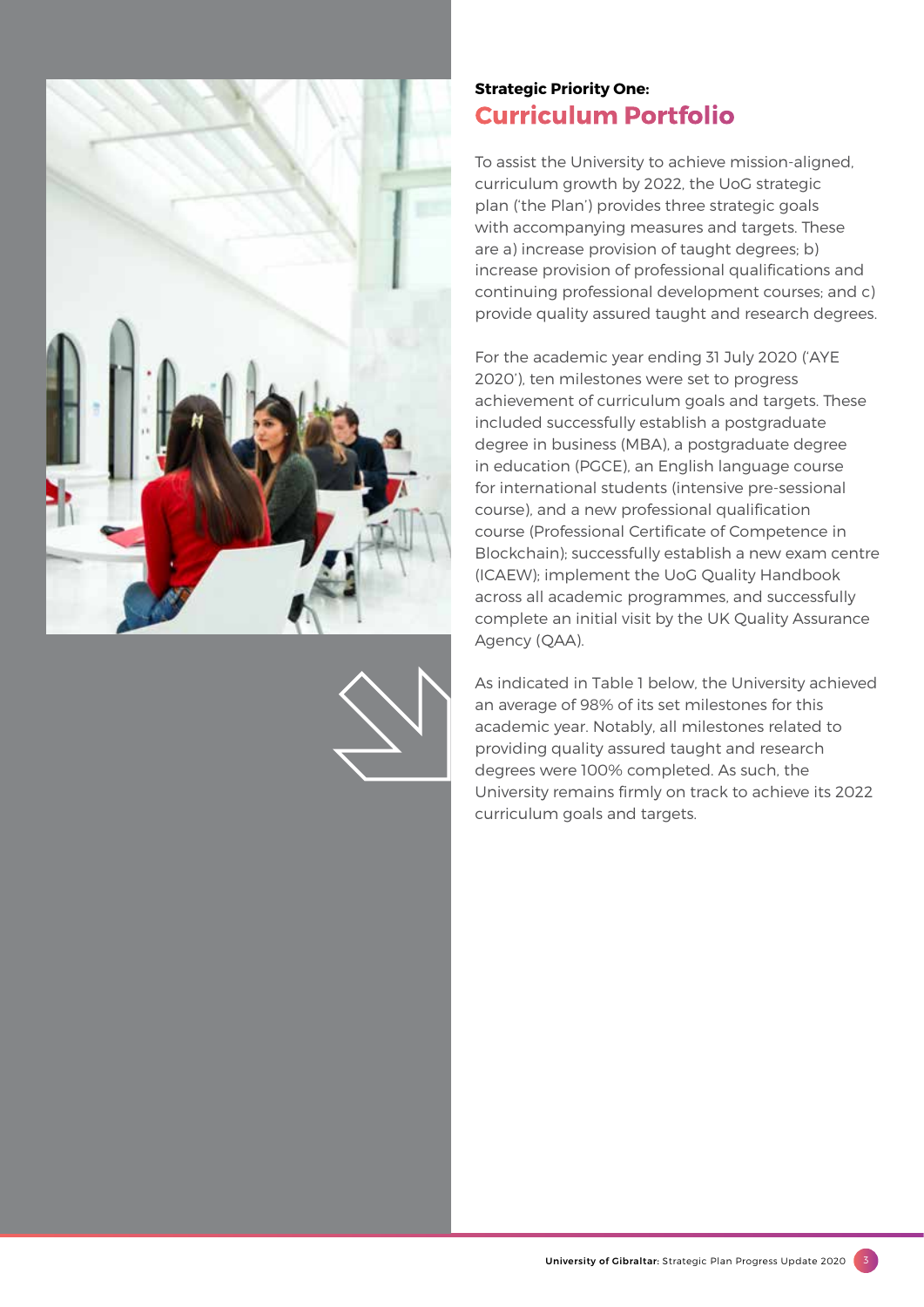



#### **Strategic Priority Two: Research and Research Education**

The Plan provides two strategic goals with accompanying measures and targets to support the University commitment to excellence in research and research education. These are a) produce research of international significance and impact, and b) increase income received from research grants and funding submissions.

For the AYE 2020, three milestones were set to progress achievement of research and research education goals and targets. These were: establish a Centre of Excellence in an area of local strength (Responsible Gaming); implement the University Research Engagement plan for AYE 2020; and submit two successful research-related funding applications aligned with UoG strengths, capacity, geography and partners.

Despite COVID and Brexit related delays affecting the full completion of all three milestones (e.g. recruitment of an internationally recognised research Chair for the Centre of Excellence in Responsible Gaming extended well into the next academic year due to travel restrictions and EU research funding has been more challenging), as indicated in Table 1 below, the University achieved an average of 82% of its set milestones for this academic year and remains firmly on track to achieve its 2022 goals and targets for research and research education.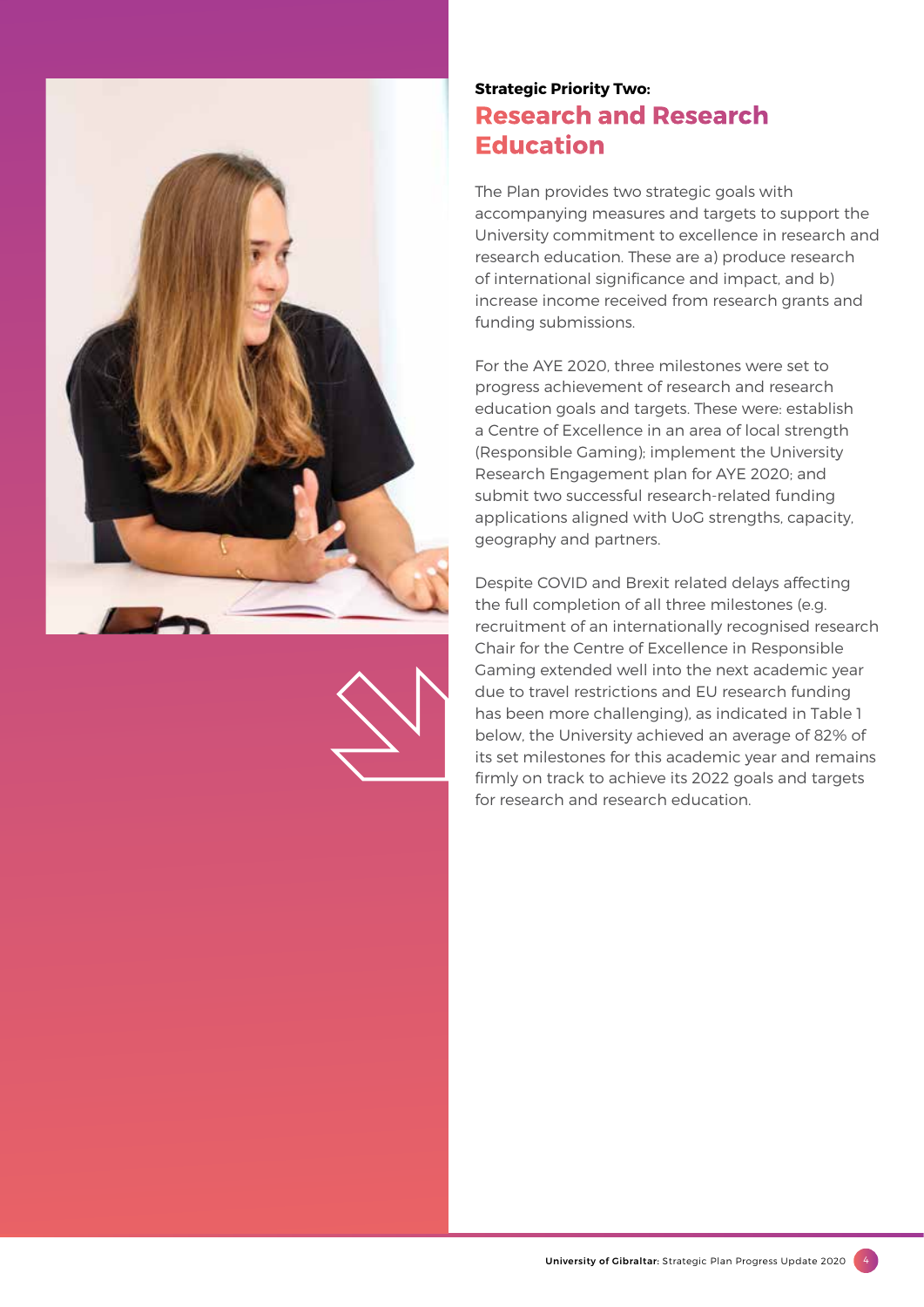



#### **Strategic Priority Three: Learning**

To assist the University to achieve its commitment to a strong learning ethos, the Plan provides two strategic goals with accompanying measures and targets. These are a) provide an outstanding learning experience, and b) the learning experience will optimise student success.

For AYE 2020, four milestones were set to progress the achievement of learning goals and targets. These included formalise and approve via Academic Board, the UoG graduate attributes; establish a monitoring system to ensure VLE support of learning continues to be optimal; and establish a baseline proportion of teaching staff with HEA fellowships and/ or recognised teaching qualifications.

As indicated in Table 1 below, all milestones were 100% completed, ensuring the University remains firmly on track to achieve its 2022 learning goals and targets.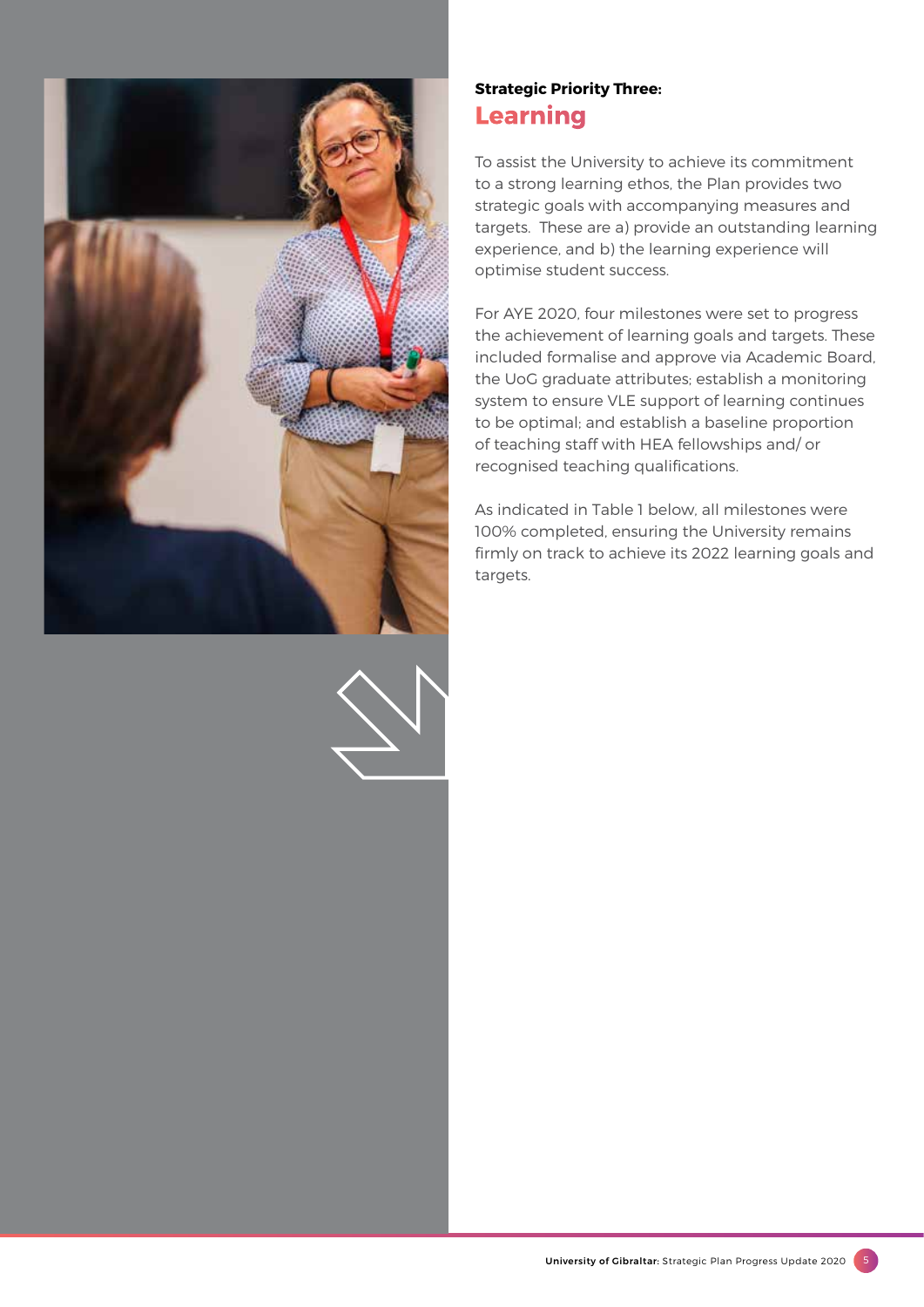



#### **Strategic Priority Four: Campus**

The Plan provides one strategic goal with accompanying measures and targets to support the University commitment to providing the campus with modern, effective learning facilities.

For the AYE 2020, six milestones were set to progress achievement of Campus goals and targets. These included: partner with HMGoG to ensure quality, affordable accommodation is available for students; establish a monitoring system that ensures optimal student and staff satisfaction with ICT and connectivity and establish an effective system of campus maintenance.

One milestone, related to a plan for the refurbishment and effective use of additional space provided by acquisition of St Christopher's was deferred until next year, due to handover delays arising from COVID. Another milestone, explore with HMGoG the use of Bleak House as additional teaching space, was obtained ahead of time with an agreement being reached, with Ministerial support, for use of Bleak House during AYE 2021, to address classroom overflow needs. As indicated in Table 1 below, the University achieved an average 96% completion rate, ensuring the University remains firmly on track to achieve its 2022 campus goals and targets.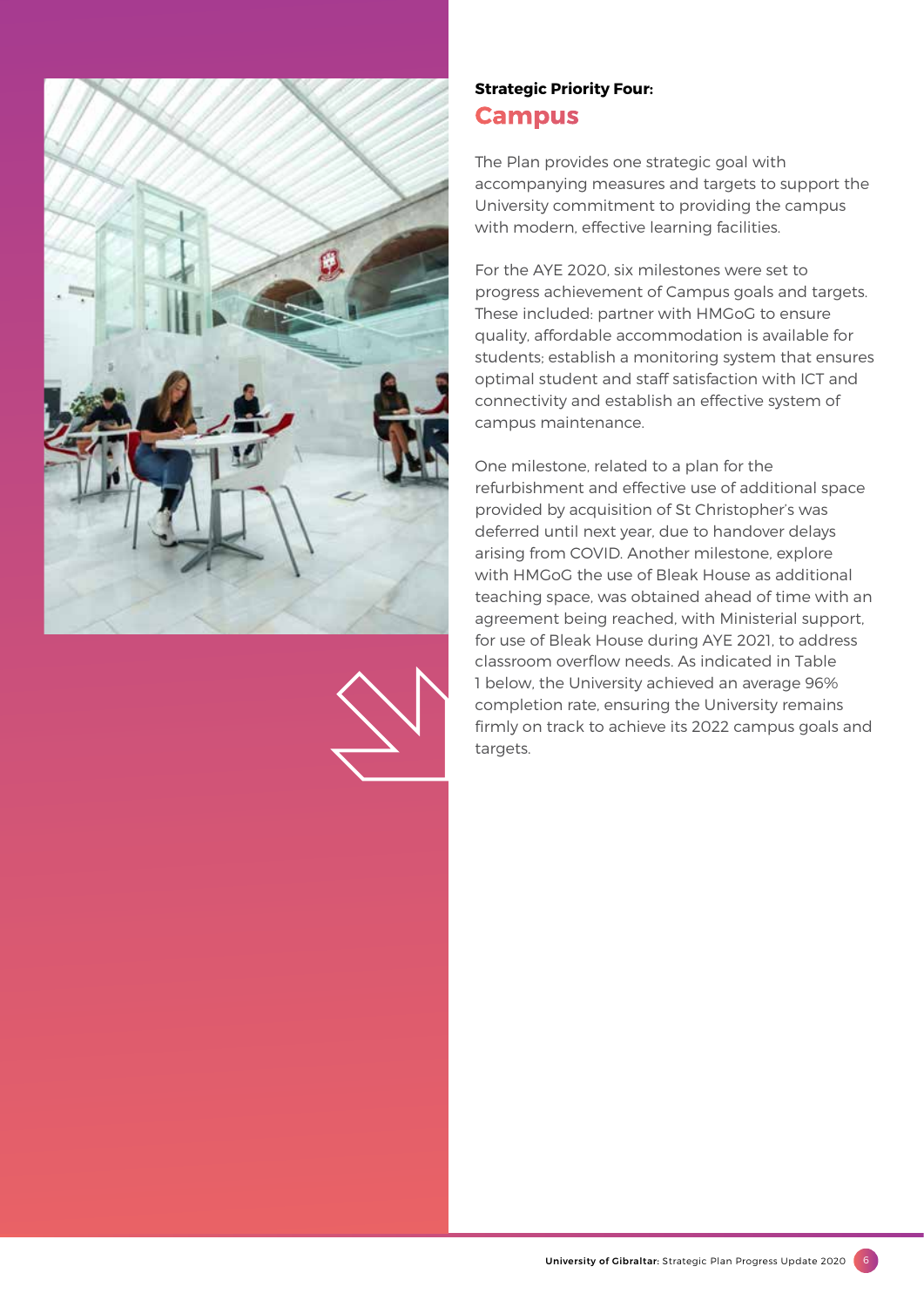



#### **Strategic Priority Five: Student Support**

To assist the University to achieve its commitment to providing effective student support, the Plan provides one strategic goal with accompanying measures and targets, namely, provide an outstanding student experience.

For the AYE 2020, three milestones were set to progress achievement of student support goals and targets. These were: establish dedicated staff to coordinate co-curricular activities; establish a system for monitoring student engagement with cocurricular and representation opportunities provided; and establish a baseline perceived satisfaction rate for overall student experience.

All milestones were 100% completed bar one, related to monitoring student engagement, which although 90% completed requires the installation of a new engagement app due to be implemented in 2021 before being fully completed. As such, the university completed 97% of its set milestones for this year and remains on track to achieve its 2022 student support strategic goals and targets.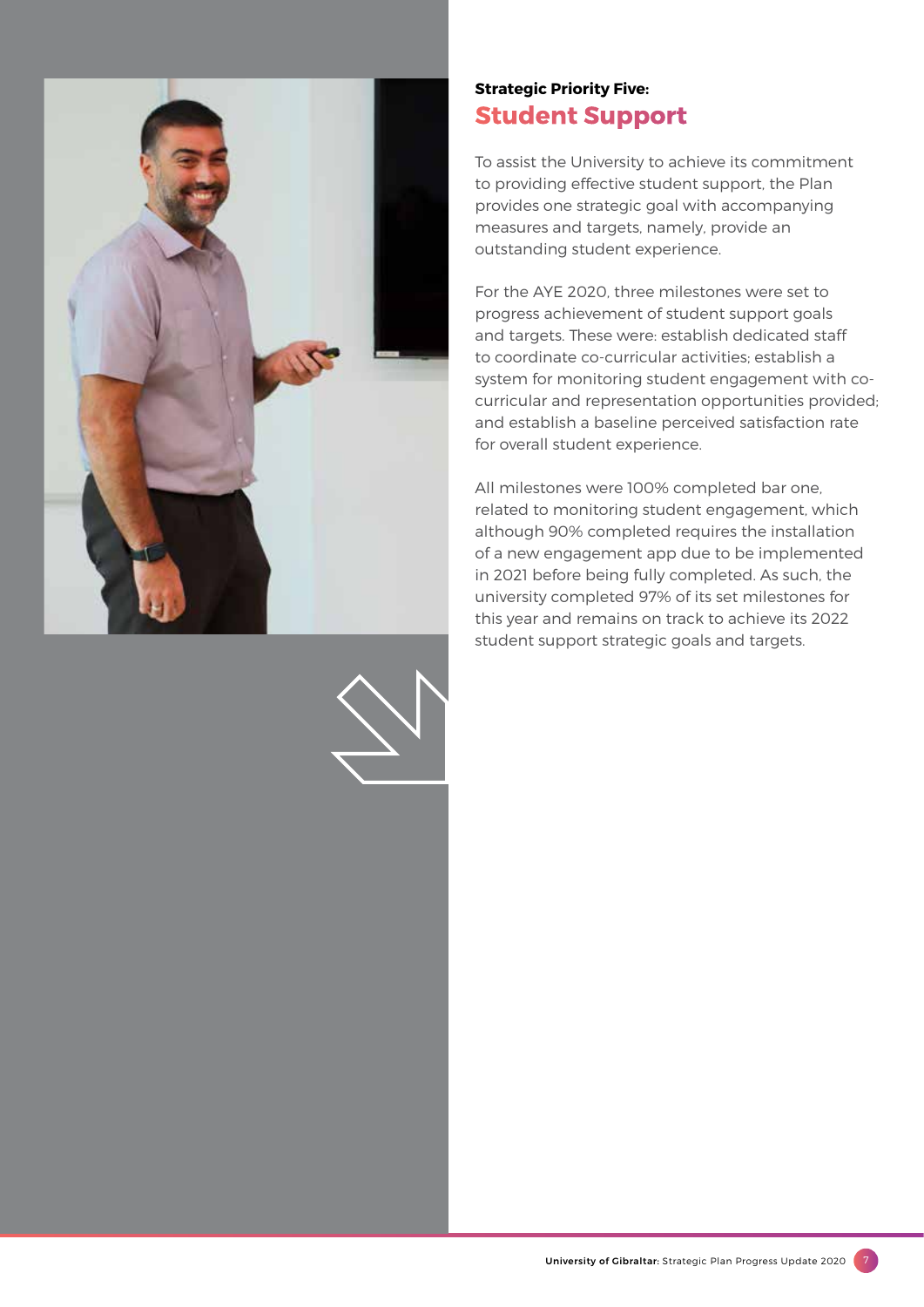



#### **Strategic Priority Six: Corporate Governance**

The Plan provides two strategic goals with accompanying measures and targets to support the University commitment to corporate governance. These are a) to strive towards financial self-sufficiency, and b) to operate under good governance and management frameworks.

For the AYE 2020, eleven milestones were set to progress achievement of governance goals and targets. These included: source additional private funding; accomplish recruitment targets/tuition income; achieve profitability on all programmes and courses offered; operate all departments within their budget; complete at least one internal audit; enhance staff and student involvement in University governance.

As indicated in Table 1 below, the University achieved an average of 91% of its set milestones for this academic year. One milestone, increase annual income derived from campus hire, was negatively impacted due to the COVID lockdown. However, two milestones, one related to internal audits for the next two academic years and one related to developing a sustainability strategy, were obtained ahead of time.

Overall, the University completed 94% of its set milestones for the AYE 2020 and thus remains firmly on track to achieve its 2022 goals and targets.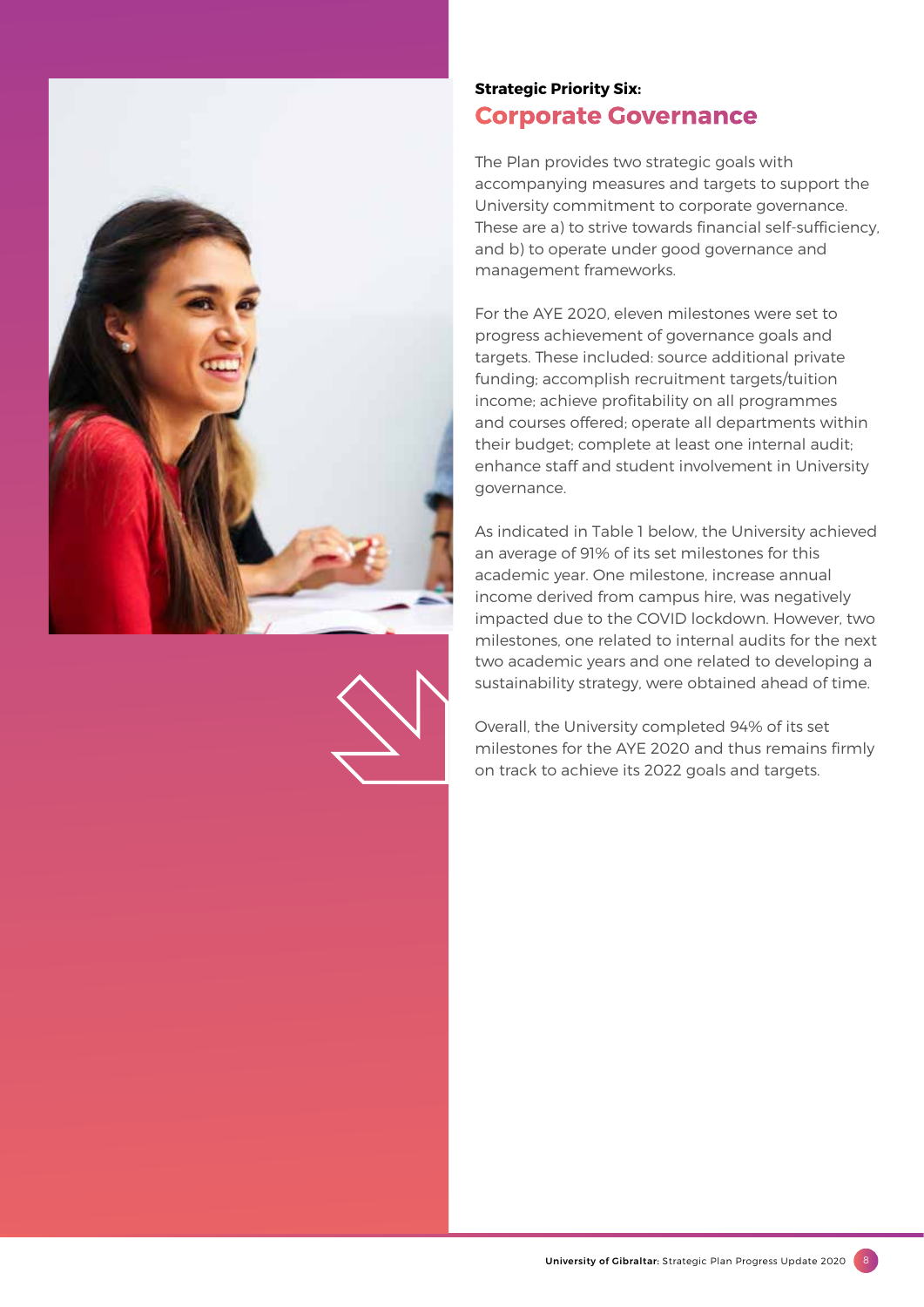#### **Table 1: Progress with Strategic Priorities**

**Average Milestone Achievement for AYE 31 July 2020: 94%**